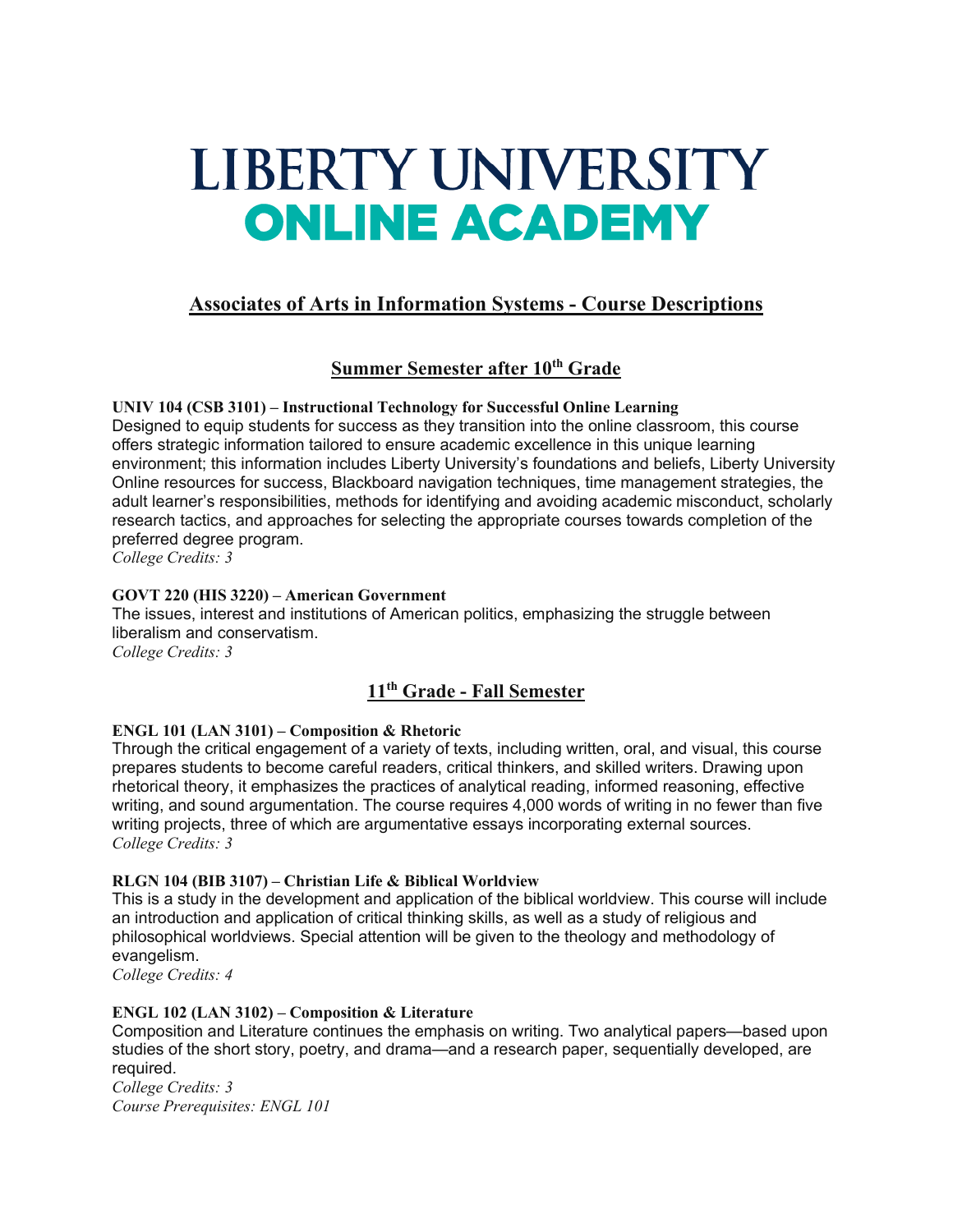#### **BIBL 104 (BIB 3106) – Survey of Old & New Testament**

This survey course is designed to lay a foundational understanding of Scripture via a historical survey of the Old and New Testaments. The student will engage a range of learning activities related to the issues interacting with biblical literature, basic hermeneutical principles, key themes and persons of the canon, and the redemptive theme of Scripture.

*College Credits: 4*

# **11th Grade - Spring Semester**

#### **COMS 101 (LAN 3103) – Speech Communication**

Study and practice in communicating ideas competently in public speaking. Students are also given a foundation for the development of communication skills in other human communication contexts, including dyadic and small group communication.

*College Credits: 3*

#### **BUSI 301 (CSB 3301) – Business Law**

Designed to increase the understanding of the American legal system and those legal principles which apply to the business environment. Business organizations, torts, contracts, employment relationships and issues, intellectual property, and international law are among the topics discussed. *College Credits: 3*

#### **CSIS 100 (CSB 3100) – Intro to Information Sciences & Systems**

This course examines the design, selection, implementation, and management of enterprise Business solutions. The focus is on identifying critical business processes and envisioning how technology can be developed to provide solutions which generate competitive advantage Students learn how applying frameworks and strategies around the Business Process and Organization Strategy provide a competitive advantage. Topics include MIS and IT fundamentals, Information Systems Management and Using Enterprise Business Applications for competitive advantage. The course also includes a component for Technical Writing for Information Systems. *College Credits: 3*

*Course Prerequisites: MATH 110 or Math Assessment*

#### **BUSI 310 (CSB 3310) – Principles of Management**

Management requires a balance between social (people) and technical (quantitative) perspectives, as well as between efficiency and effectiveness. This course emphasizes the application of these perspectives in each of the planning, organizing, leading and controlling functions. *College Credits: 3*

# **Summer Semester after 11th Grade**

#### **BIOL 101 (SCI 3101) – Principles of Biology**

An examination of the fundamental characteristics common among living things. Emphasis is placed upon studies of the cell, energy, metabolism, reproduction, heredity, ecology, phylogeny and the diversity of life.

*College Credits: 3*

#### **BIOL 103 (SCI 3103) – Principles of Biology Lab**

Laboratory exercises selected to demonstrate basic biological concepts. Emphasis is on plant and animal cell chemistry, composition and function, organismal structure and function, biological diversity and population ecology.

*College Credits: 1*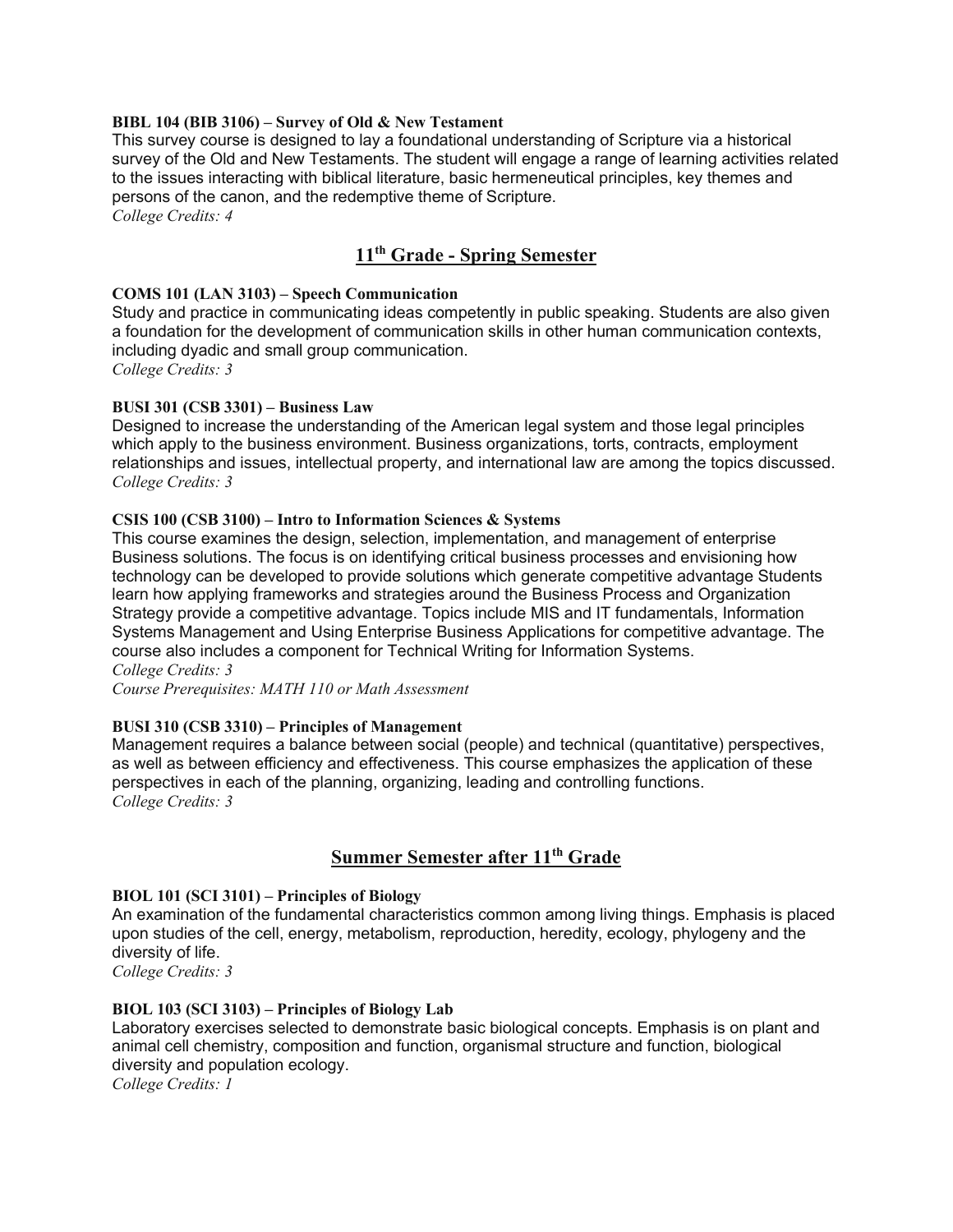#### **BUSI 230 (CSB 3230) – Intro to Probability & Statistics**

Introduction to descriptive statistics and probability, probability distributions, estimation, tests of hypotheses, chi-square tests, regression analysis, and correlation with applications in business and science.

*College Credits: 3 Course Prerequisites: MATH 110 or Math Assessment*

# **12th Grade – Fall Semester**

#### **ENGL 202 (LAN 3202) – American Literature II**

A survey of American literature following the American Renaissance. Two critical papers required. *College Credits: 3*

*Course Prerequisites: ENGL 101 & ENGL 102*

#### **CSIS 208 (CSB 3208) – Application Programming**

Development of computer and programming skills, problem-solving methods, and selected applications. This course provides a broad-based introduction to programming in Visual Basic. Students will learn how to build a program from the design phase all the way through to delivery. *College Credits: 3*

*Course Prerequisites: CSIS 100 or 110 and MATH 121 or higher*

#### **ECON 214 (MAT 3214) – Principles of Macroeconomics**

The aggregate supply and demand model is used to analyze macroeconomic problems including business cycles, unemployment, and inflation. Government fiscal and monetary policies that may stabilize the economy are introduced and evaluated. The U.S. financial system and the value of the U.S. dollar in the foreign exchange market are covered. *College Credits: 3*

# **PSYC 101 (ASC 3101) – General Psychology**

Introduction to Psychology as a scientific discipline concerned with the study of behavior. Consideration will be given to such topics as human development, motivation, emotion, perception, learning, personality, intelligence, measurement, and applied areas. *College Credits: 3*

*\*Subject material may be considered sensitive by some students*

# **12th Grade – Spring Semester**

#### **THEO 104 (BIB 3104) – Intro to Theology Survey**

This course is an introduction to the basic tenets of Christianity. *College Credits: 4*

#### **CSIS 325 (CSB 3325) – Database Management Systems**

The study of relational database architecture, design, access, administration and implementation in the context of various organizational environments. The course includes issues of data normalization, standard queries, and the use of popular relational and object technologies for building business-oriented applications. Assigned projects will provide hands-on experience with industry-leading SQL and RDBMS tools and ER CASE tools currently popular in business and government settings. (Formerly BMIS 325)

#### *College Credits: 3*

*Course Prerequisites: CSIS 208 or CSIS 212 & BUSI 230/MATH 201*